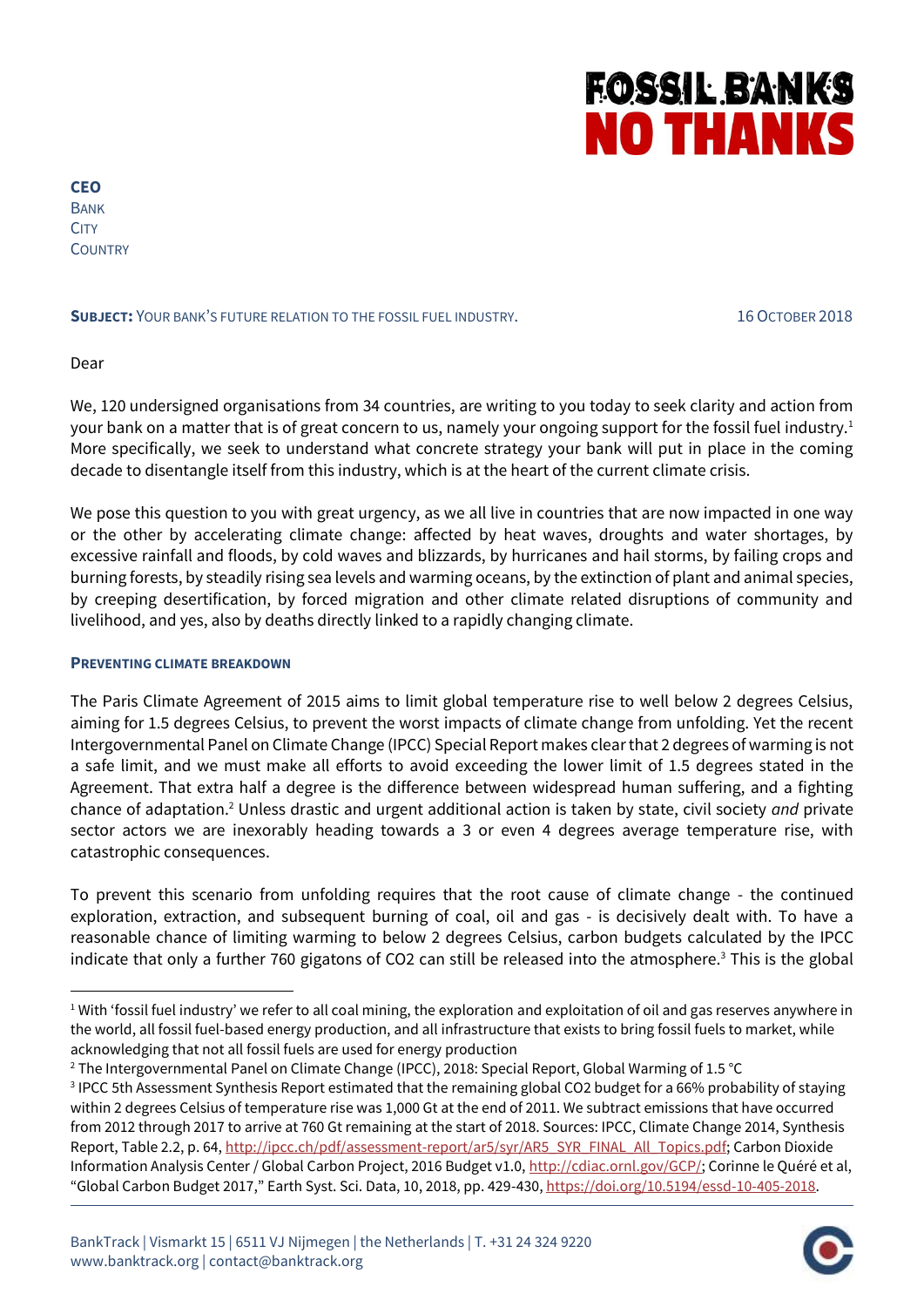carbon budget aligned with the upper limit of the Paris Agreement. Subsequent analysis has found that currently operating oil and gas fields and coal mines around the world already contain 940 gigatons of potential CO2 - far more than the world can afford to burn.<sup>4</sup> The conclusions are clear: the expansion of the fossil fuel industry must be brought to an immediate stop, and many currently operating facilities must be closed ahead of schedule.

## **THE ROLE OF [BANK]**

This brings us to the current role of [bank] as a major financier of the fossil fuel industry.

According to our data, in the period from 2015 to 2017 [bank] provided US\$xx million/billion in support for the fossil fuel industry.<sup>5</sup> This figure is almost certainly an underestimate of your total support for the sector as our research only covered a specific subset of the fossil fuel industry. <sup>6</sup> This level of support ranks your bank amongst the world's largest financiers of the fossil fuel industry.

We have surveyed your bank's current fossil fuel-related investment policies, not only for the sectors covered by our financing data, but for the entire fossil fuel industry, and have presented the results of this survey on our website.<sup>7</sup> It is clear from this that [bank] maintains a steady appetite for supporting the industry/While we are pleased to see that [bank] has excluded some financing for xxx, the bank nonetheless maintains an appetite for the fossil fuel sector overall.

To understand your bank's perspective on its future relationship with the fossil fuel sector in light of the climate emergency, we have also analysed its publicly available policies and positions on climate change. More specifically we have tried to identify whether your bank acknowledges a direct relation between accelerating climate change and the continued burning of fossil fuels.<sup>8</sup>

Although [bank] recognises the threat of climate change/states that it supports the goals of the Paris Agreement, we found no evidence that your bank views phasing out the use of fossil fuels as necessary to achieve this decarbonisation.

### **ACTION REQUIRED**

Given the severity of situation, our organisations can no longer accept that banks remain ambiguous about how they see the relation between climate change and the extraction and burning of fossil fuels/Given the alarming state of the climate and the need for decisive action from all actors, we can no longer accept the lack of resolve displayed by banks through their ongoing fossil fuel financing or their failure to recognise the necessity of urgently bringing the fossil fuel era to an end to avert climate breakdown.

We therefore **demand that, by the 24th UN Climate Summit in December 2018, you publicly clarify your bank's official position on the relation between climate change and the extraction and burning of fossil fuels,** for example by publishing a statement or a briefing on your website.

Assuming that your bank indeed agrees with us that stopping climate breakdown requires bringing the fossil fuel industry to a just and managed decline, we also seek further steps from you on reducing and ultimately

<sup>8</sup> [link to bank's statements]



1

<sup>4</sup> Greg Muttitt, The Sky's Limit: Why the Paris Climate Goals Require a Managed Decline of Fossil Fuel Production, Oil Change International, September 2016,

[http://priceofoil.org/content/uploads/2016/09/OCI\\_the\\_skys\\_limit\\_2016\\_FINAL\\_2.pdf.](http://priceofoil.org/content/uploads/2016/09/OCI_the_skys_limit_2016_FINAL_2.pdf)

<sup>5</sup> https://www.fossilbanks.org/?bank=[bank]

<sup>6</sup> Financial data covers tar sands oil, Arctic oil, ultra-deepwater oil, liquefied natural gas (LNG) export, coal mining, and coal power[. Banking on Climate Change: Fossil Fuel Finance Report Card 2018](http://www.ran.org/wp-content/uploads/rainforestactionnetwork/pages/19540/attachments/original/1525099181/Banking_on_Climate_Change_2018_vWEB.pdf?1525099181)

<sup>7</sup> https://www.fossilbanks.org/?bank=[bank]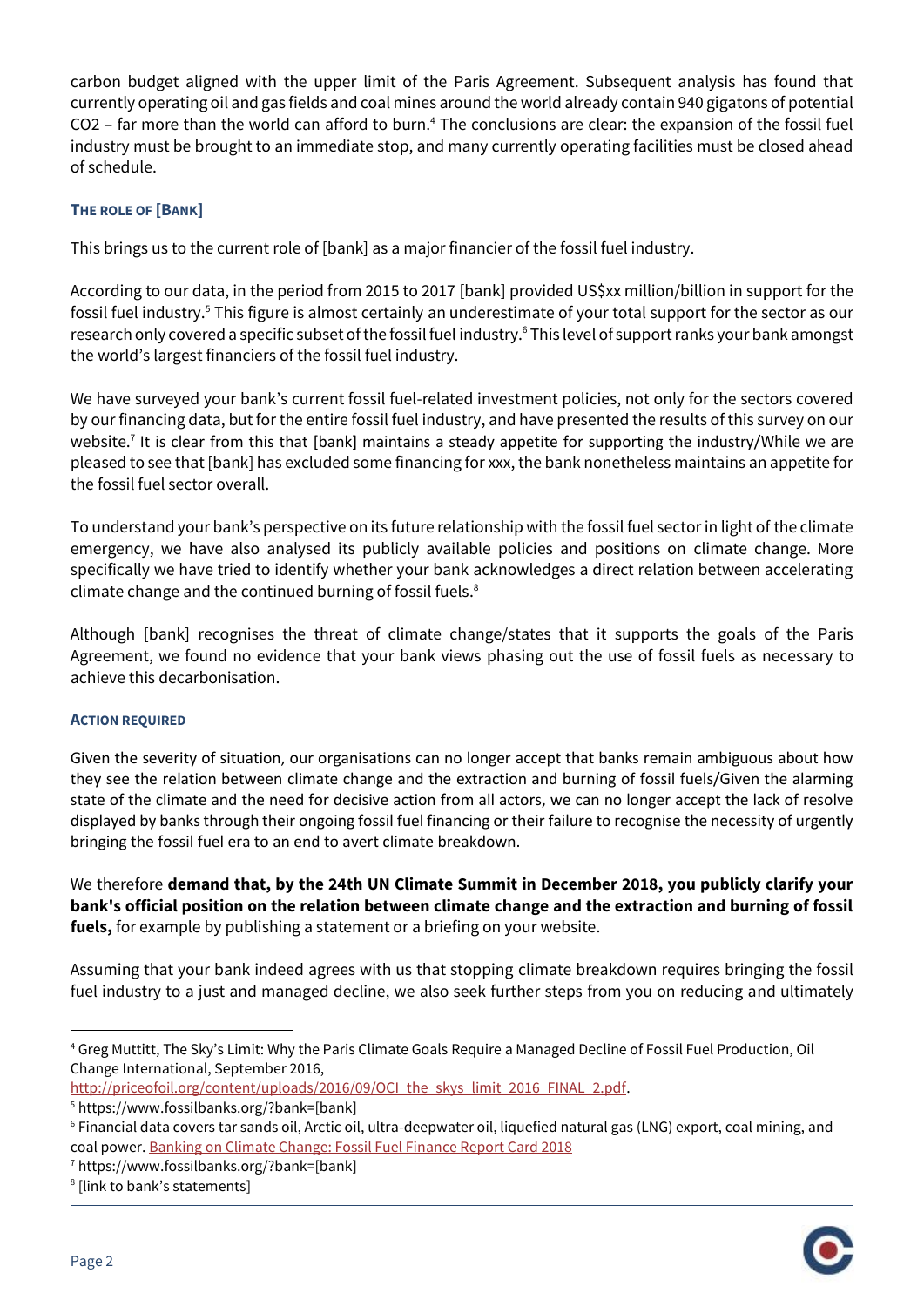terminating your current exposure to the sector. More specifically, we demand that, by the 25th UN Climate Summit in November 2019 at the latest, your bank:

- publicly commits to immediately end your support for all **new fossil fuel projects**, including exploration, extraction, transportation and power
- publishes a robust plan for phasing out your support for **all existing fossil fuel projects and companies in your portfolio,** on a timetable consistent with what is necessary to meet the Paris targets.

We acknowledge that such a phase out plan needs to be tailored to the specific situation of your bank, and we appreciate the considerable challenges involved in developing such an exit strategy, but we expect a plan with an ambition level commensurate to the scale and urgency of the climate threat faced by us all.

In addition to the steps described above, we welcome all other steps your bank will take to prevent climate breakdown, such as stepping up your financing for renewable energy solutions, but we will judge you first and foremost on your public commitment and strategy to terminate your support for the fossil fuel industry.

With so much at stake for the world, but also for your bank, we trust that you will want to side with us in ending the fossil fuel era by terminating your support for the sector. We assure you we will be relentless in our efforts to get this clear and unequivocal commitment from you.

We look forward to your swift response to this call, either to the email address below or in a public statement as described in the demands above.

Yours sincerely,

de

Johan Frijns, director BankTrack

On behalf of:

198 methods, United States 350 Climate Movement of Denmark, Denmark 350 New Orleans, United States 350 Philadelphia, United States 350 Seattle, United States 350.org, Global Aarhus centre in BiH, Bosnia and Herzegovina Abfinance, Australia Abibiman Foundation, Ghana Actares, Switzerland ActionAid France - Peuples Solidaires, France Alliance Sud, Switzerland alofa Tuvalu, France Alyansa Tigil Mina (Alliance to Stop Mining), Philippines Amazon Watch, United States

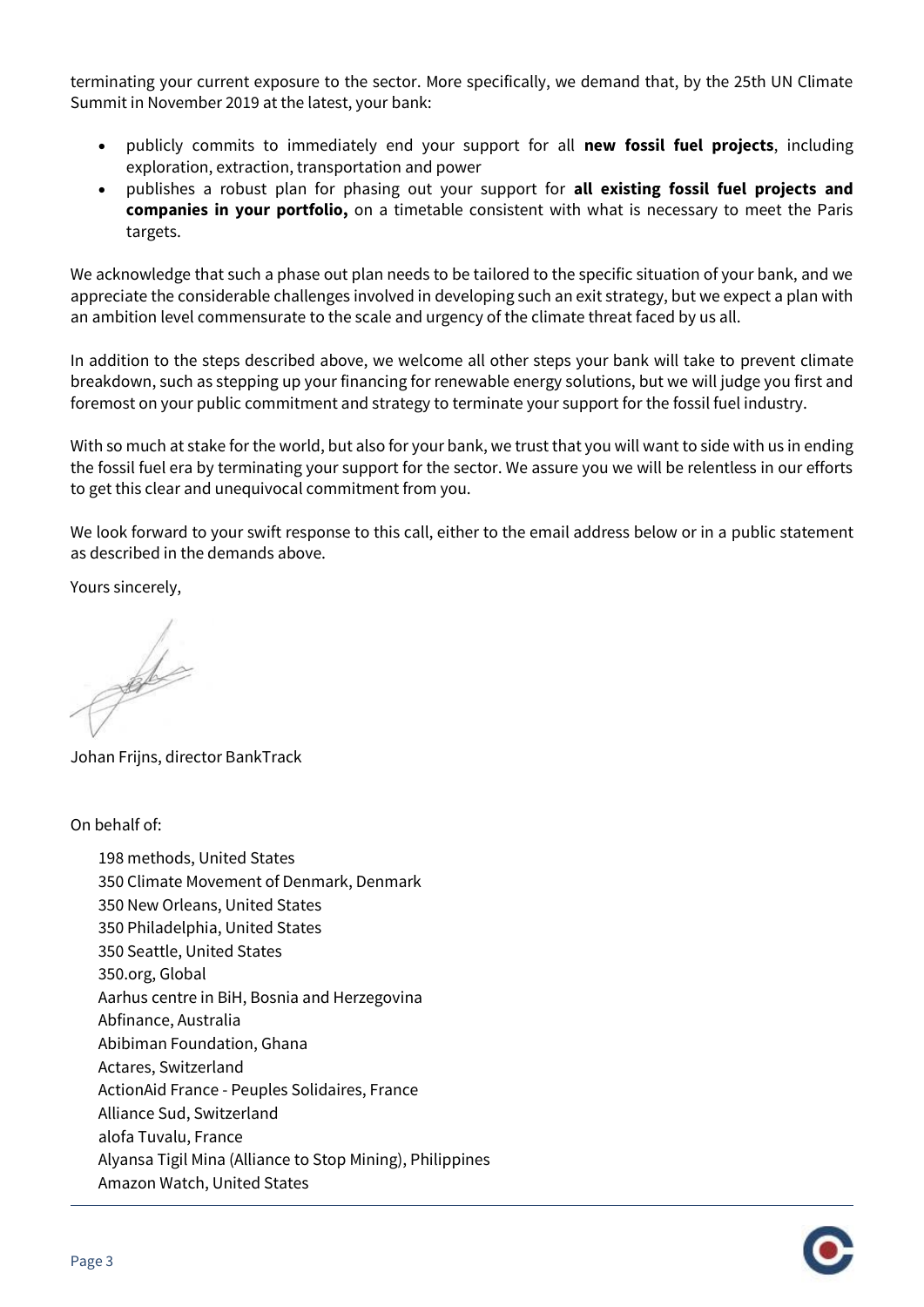ARA, Germany Asociación ambiental e cultural Petón do Lobo, Spain Asociación Galega Cova Crea, Spain Attac Austria, Austria Bankwatch, Czech Republic Both ENDS, Netherlands Cadena de Derechos Humanos Honduras, Germany CDE, Czech Republic Centar za ekologiju i energiju, Bosnia and Herzegovina Center for Biological Diversity, United States Christian Aid, United Kingdom CLEAN (Coastal Livelihood and Environmental Action Network), Bangladesh Climáximo, Portugal CNCD-11.11.11, Belgium collectif stop GHRM38, France Conservation Action Trust, India COPINH, Honduras Corporate Europe Observatory, Belgium Counter Balance, Czech Republic Defenders of Mother Earth-Huichin, United States DIVEST Kassel, Germany Earthworks, United States Eau Secours, Canada eco-union, Spain Ecoaction, Ukraine Ecologistas en Acción, Spain EKOenergy, Finland Ekotim, Bosnia and Herzegovina Environics Trust, India Facing Finance, Germany Fair Finance Guide – Sweden, Sweden Fair Finance Guide International, Netherlands FairFin, Belgium Finance & Trade Watch, Austria Focus, association, Slovenia FoE Japan, Japan Food & Water Europe, Belgium Fossil Free Münster, Germany fossil-free.ch, Switzerland Franciscan Action Network, United States Friends of the Earth Europe, Belgium Friends of the Earth Finland, Finland Friends of the Earth Scotland, United Kingdom Friends of the Earth U.S., United States Friends of the Landless – Finland, Finland Fund Our Future, South Africa Future in Our Hands / Framtiden i våre hender, Norway Gastivists, International

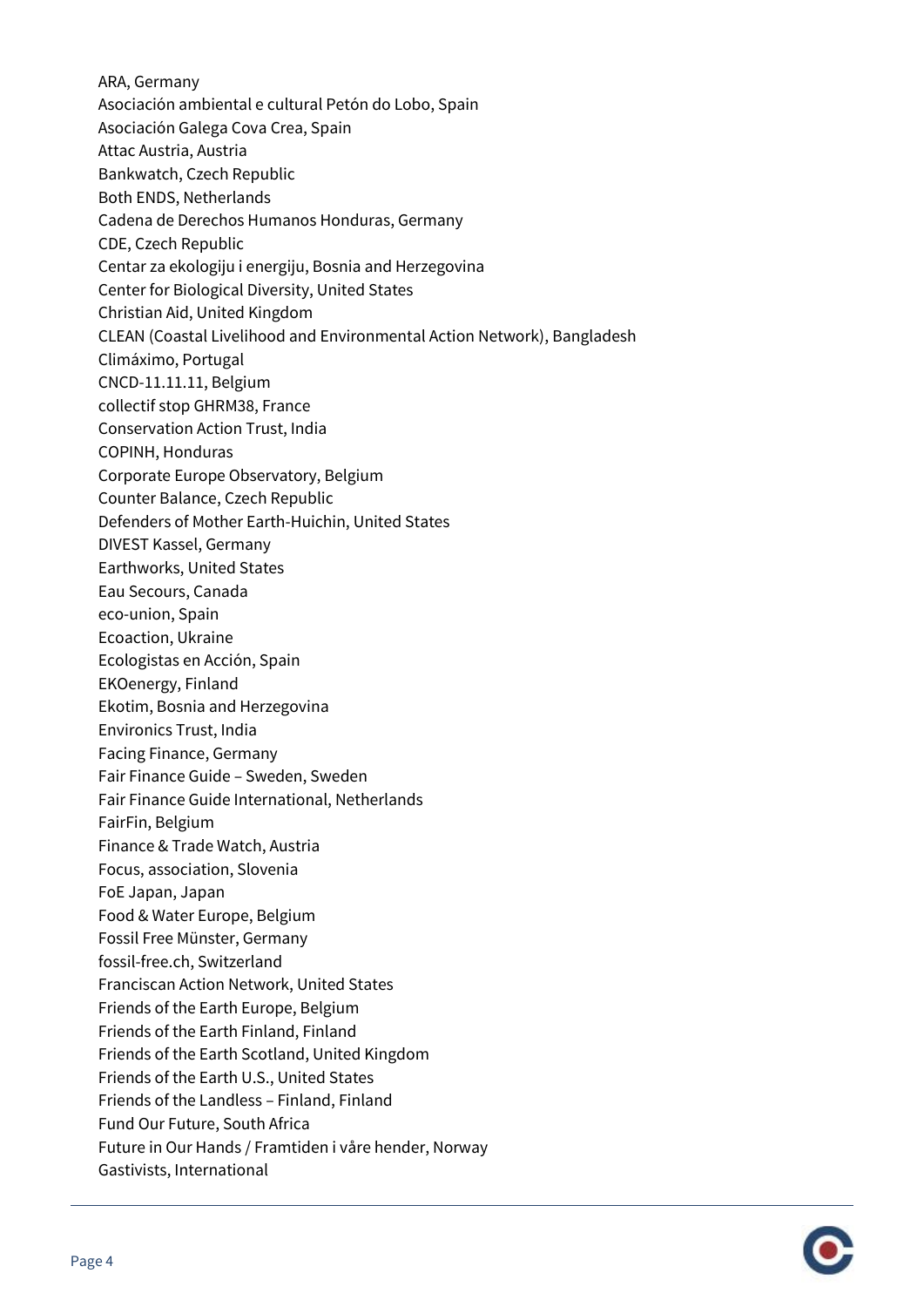GegenStroemung / Countercurrent, Germany Global Witness, United Kingdom Green America, United States Green Liberty, Latvia Harrington Investments, Inc., United States Idec - Brazilian Institute for Consume Defense, Brazil Idle No More SF Bay, United States Inclusive Development International, United States Indian Social Action Forum (INSAF), India Indigenous Environmental Network, United States Instituto Internacional de Derecho y Medio Ambiente (IIDMA), Spain Les Amis de la Terre, France London Mining Network, United Kingdom Madrid Resistance - Women's March Madrid, Spain Mangrove Action Project, United States Market Forces, International Mekong Watch, Japan New Progressive Alliance, United States No Tar Sands, Europe NoTAP, Italy Oil Change International, United States Operation Noah, United Kingdom OVEC-Ohio Valley Environmental Coalition, United States Palestinian BDS (Boycott, Divestment Sanctions) National Committee, Palestine PAUSE - People of Albany United for Safe Energy, United States People & Planet, United Kingdom Popular Education Programme, South Africa Prakarsa, Indonesia Rainforest Action Network, United States Re:Common, Italy REFEDD, France Research Institute for Environmental Finance, Japan Sandbag, United Kingdom Sierra Club, United States Sociology -- University of Victoria, Canada Solutions for Our Climate, Republic of Korea (South Korea) SOMO, Netherlands Swiss Working Group on Colombia, Switzerland The Sunrise Project, Australia TierrActiva, Peru Tschoe-RheinEnergie, Germany U.S. Citizens for Peace & Justice – Rome, Italy UK Youth Climate Coalition, United Kingdom Upper Valley Affinity Group, United States Urgenda, Netherlands Urgewald, Germany Wahana Lingkungan Hidup Indonesia (WALHI), Indonesia WECF international, Germany